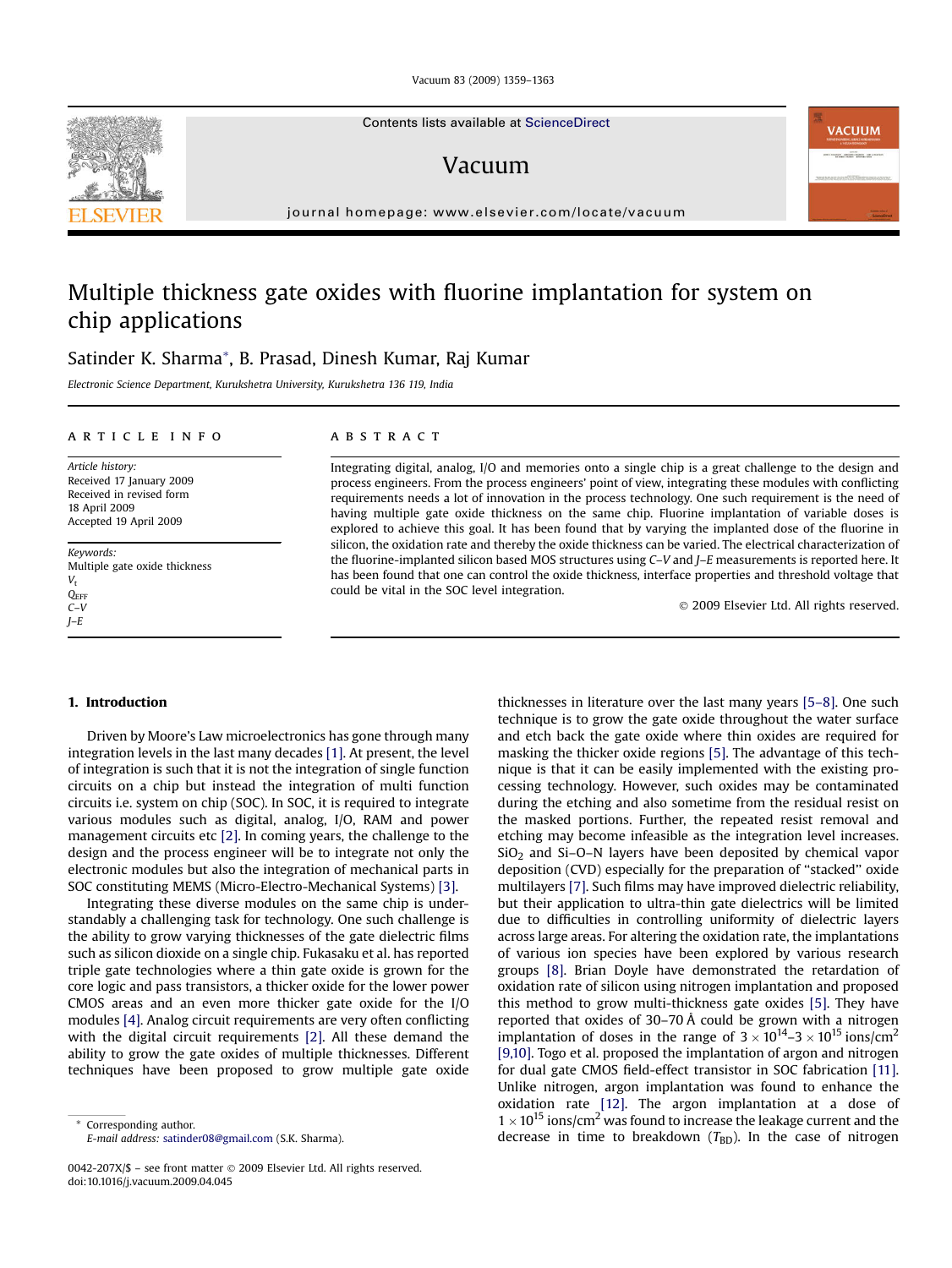implantation, it has been found that there is a trade off between the amount of nitrogen incorporation, which in turn decides the gate oxide thickness, and the gate oxide reliability. The higher implants doses of nitrogen give better thickness control but cause degradation of gate oxide reliability [\[13\]](#page-4-0).

Hinriches and Preikszat [\[14\]](#page-4-0) supports the previous results of Badawi and Anand [\[15\]](#page-4-0). Badawi and Anand attempted oxygen implantation and demonstrated that severe damages occur in the substrate, casting oxygen implantation as an unsuitable technique for forming gate oxides. However more recent studies have indicated that oxygen implantation could be used for sub-5 nm oxide technologies [\[16\].](#page-4-0) Enhancement in the oxidation rate due to different halogens (fluorine, iodine) and xenon species was compared for different oxidation and implant conditions [\[17,18\].](#page-4-0) Chlorine implantation in silicon has been found to enhance the oxidation rate and decrease the generation of stacking faults during thermal oxidation [\[19\].](#page-4-0) Fluorine-implanted silicon after annealing is expected to leave less residual damages due to its smaller size as compared to the other halogens. Not much attempt has been reported in the literature on fluorine implantation with a view of changing the oxide thickness for SOC applications.

Therefore, if the fluorine implantation alters the oxidation rate of silicon, then might be one of the possible applications in controlling the threshold voltage in addition to the channel doping. Woerlee et al. demonstrated the ultra-thin silicon on insulator (SOI) device behavior compared with that bulk device for a 0.5-um CMOS technology. The most important deviations from bulk devices were a strong reduction of the breakdown voltage, enhanced hot carrier degradation, shift in threshold voltage as a function of gate length as well as stress time for SOI system. The main advantage of SOI seems to be the improved circuit properties and the simplified fabrication technology. However, for the high gate bias a negative differential output conductance was observed in NMOS/PMOS devices. This effect may be because of two possible origins; one is self-heating of the SOI devices and second is the change in charge state of trap levels near the drain for a drain bias above pinch off. Therefore, further work is needed to clarify the origin of this behavior of SOI devices for implementation in CMOS technology [\[20\]](#page-4-0). In the present work, the low energy fluorine ions have been implanted at varying doses to control the oxidation rate and thereby the thickness of the grown ultra-thin oxides. This technique could be used to grow multiple thickness gate oxides for SOC applications.

#### 2. Experimental

RCA cleaned p-type silicon wafers of  $10-30 \Omega$  cm resistivity and  $<$ 100 $>$  orientation were used for these experiments. The temperature–time cycle of furnace used for the oxidation to achieve a good thickness control and uniformity is shown in Fig. 1. One SLM (standard liter per minute) of oxygen was added to 19 SLM of nitrogen during ramping up to avoid the nitride micro-cluster formation. Wafers were loaded at 800 $\degree$ C and furnace temperature was raised to 900 °C at a ramp rate of 10 °C/min up to 890 °C and at  $3 °C$ /min to the final temperature as shown in Fig. 1. The thickness of oxide grown during this cycle was found to be 8.1 nm. After oxidation, wafers were spun coated with positive photoresist and masked to expose 3/4th part of wafer towards major flat. After developing, the wafers were dipped in 1:50 (40%HF  $+$  H<sub>2</sub>O) for 20 s to etch oxide from 3/4th part of wafer.

The pre-grown oxide portion and the portion where no implantation was to be made were masked with photoresist. The unmasked portions were implanted with  $^{19}F^+$  at a dose of  $1 \times 10^{14}$  ions/cm<sup>2</sup> (implant-1) at 10 keV. The 3/4th portion (pregrown oxide layer  $+$  the un-implanted and a portion implanted



Fig. 1. Details of furnace oxidation annealing cycles. A: standby temperature, B: 10 °C/min heating ramp-1, C: 3 °C/min heating ramp-2, D: 1 °C/min heating ramp-3, E: annealing cycle, F:  $10 °C/min$  cooling ramp.

with  $1 \times 10^{14}$  ions/cm<sup>2</sup> dose) of the wafers were masked. The unmasked 1/4th portions were implanted with  $^{19}F^+$  at a dose of  $2 \times 10^{14}$  ions/cm<sup>2</sup> (implant-2). Thus the wafers were split into four sets – pre-grown, un-implanted, implanted with  $^{19}F^+$  at  $1 \times 10^{14}$  ions/cm<sup>2</sup> dose (low dose), implanted with  $^{19}$ F<sup>+</sup> at  $3 \times 10^{14}$  ions/cm<sup>2</sup> dose (high dose) at 10 keV as shown in Fig. 2. Then oxidation was carried out in the furnace at 900 $\degree$ C for 5 min and obtained thicknesses of 1.9 nm, 2.2 nm and 2.5 nm as measured using Rudolf Research's Ellipsometer (Auto EL-III). After the removal of the backside oxide, a thick layer of aluminum film was deposited for back contact. In the front side, gate electrodes of 100  $\mu$ m  $\times$  100  $\mu$ m area were patterned using photolithography and wet etching technique. Aluminum metal films for front and back contacts were deposited using DC sputtering. The MOS capacitors thus obtained were electrically characterized at room temperature by capacitance–voltage (C–V) at 1 MHz frequency and current– voltage (I–V) measurements using a Keithley 590C-V Analyzer, 230 Voltage Source and 617 programmable electrometer.

#### 3. Results and discussions

[Fig. 3](#page-2-0) indicates the C–V characteristics of MOS devices measured for pre-grown and for oxide films grown on p-type silicon before and after fluorine implantation at a dose of  $1 \times 10^{14}$  and  $3 \times 10^{14}$  ions/cm<sup>2</sup> respectively. The gate voltage was swept from inversion to accumulation  $[+5 V$  to  $-5 V]$  during these measurements. For pre-grown oxide of 8.1 nm, C–V characteristics of MOS device show that the maximum and minimum values of capacitance are approximately 46 pF and 1.5 pF. In the case of unimplanted region with an oxide thickness of 2 nm, the maximum and minimum values of capacitance are 165 pF and 0.7 pF



Fig. 2. Cross-sectional view of the wafers implanted with different fluorine doses.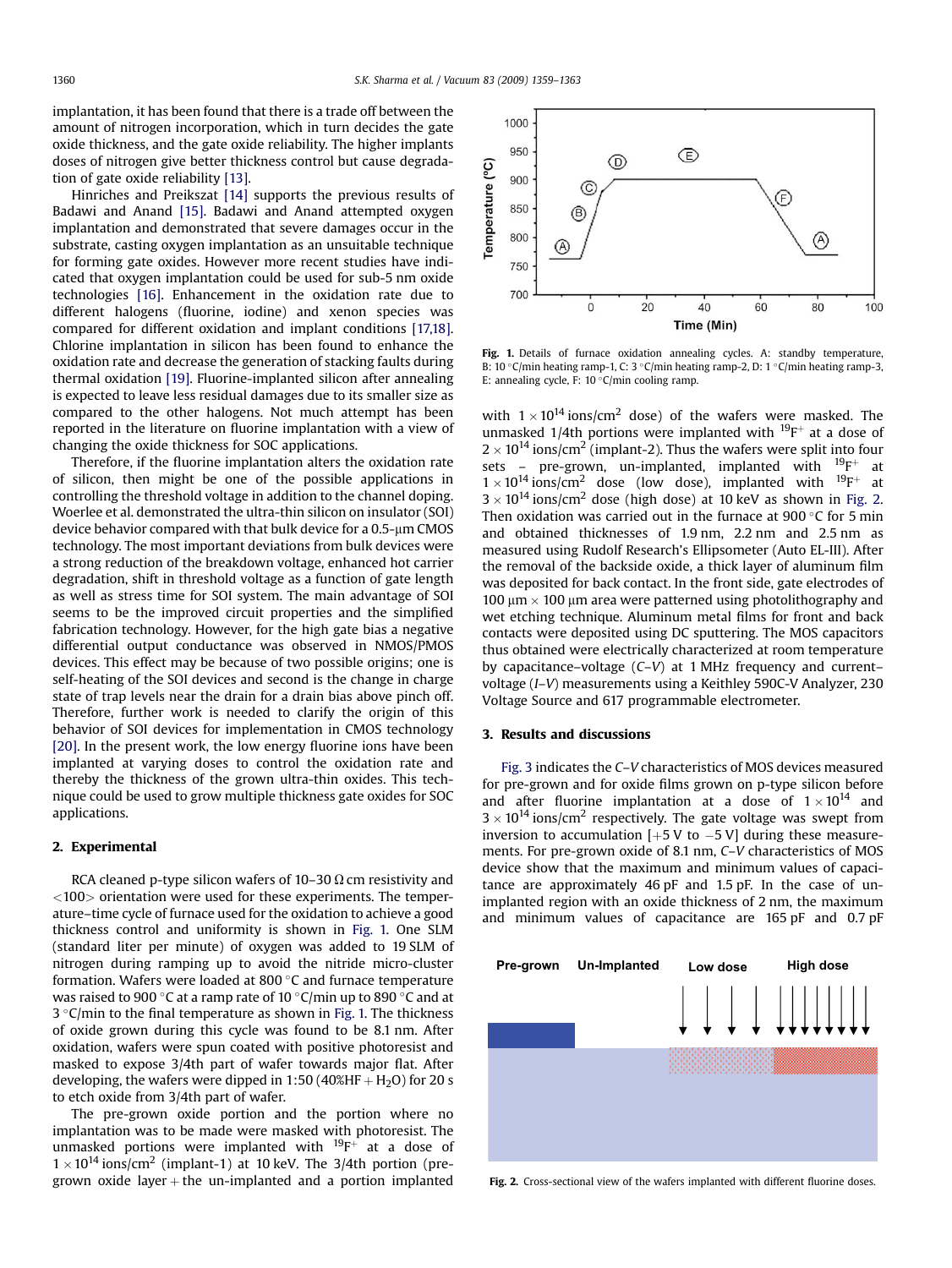<span id="page-2-0"></span>

Fig. 3. C–V characteristics of MOS devices measured at 1 MHz for pre-grown and oxide films grown on p-type silicon before and after fluorine implantation at the doses  $1 \times 10^{14}$  ions/cm<sup>2</sup> and  $3 \times 10^{14}$  ions/cm<sup>2</sup>.

respectively. C–V characteristics of MOS device for low dose fluorine-implanted silicon grown oxide of 2.2 nm thickness indicate that the maximum and minimum values of the capacitance are 158 pF and 1.1 pF respectively. The same for high dose fluorineimplanted silicon based grown oxide of thickness 2.5 nm shows that the maximum and minimum values of the capacitance are 138 pF and 1 pF respectively. The different values of capacitances for these samples may be attributed to the difference in oxide thickness or due to a possible change in the dielectric constant of grown oxide due to the incorporation of fluorine. However, the second possibility was ruled out by measuring the oxide thickness using ellipsometry [\[18\]](#page-4-0). Table 1 compares the oxide thickness measured from the ellipsometry and obtained using the C–V measurements. The results clearly indicate that within the experimental error, the measured thicknesses are same. So, we conclude that the change in capacitance is due to the change in oxide thickness rather than due to the change in the dielectric constant. This clearly indicates that the oxidation rate has increased after fluorine implantation. However, the energy losses because of low energy  $19F^+$  ions implanted within the silicon substrate at 10 keV were estimated by simulated TRIM (Transport of Ions in Matter). The corresponding electronic and nuclear losses were 3.3506  $\times$  10 $^{-1}$ , 9.245  $\times$  10 $^{-1}$  MeV/(mg/cm<sup>2</sup>) respectively, which has maximum simulated projected range 24.9 nm and longitudinal straggling 13.8 nm [\[21\].](#page-4-0) Thus, the fluorine ions were distributed in more deep regions in the silicon substrate. Therefore, the degree of



Fig. 4. Threshold voltage  $(V_t)$  variation for pre-grown, un-implanted, implanted with low and high fluorine ions implantation dose for MOS structure.

damage becomes lesser per unit area as lighter ions move deeper in the silicon, yet decrease in oxidation rate is less as compared to the increase in straggle. However,  $^{19}F^+$  ions are lighter in nature and hence they can easily diffuse out from the Si–Si network and acts as network terminator. This mechanism of fluorine ions distribution within the silicon leads to the maximum damage closer to the surface than distribution of ions itself, which results in the enhancement of oxidation rate. Therefore, low energy fluorine ion implantation enhance the oxidation rate of silicon. It results multiple ultra-thin gate oxides thickness with differential capacitance for SOC system.

Capacitance–voltage (C–V) curve of MOS based on pre-grown oxide indicates a flat band voltage ( $V_{FB}$ ) shift of 1.7 V along the negative voltage axis indicating the presence of high density of fixed positive charges  $(+Q)$  in the pre-grown silicon oxide film. Unimplanted region shows the flat band voltage shift of 1.3 V along the negative axis. The pre-grown  $SiO<sub>2</sub>$  layer was etched using HF based etchant. This treatment forms Si–F (silicon-fluorine) network as previously observed by Kasi et al. [\[22\]](#page-4-0) and results in a significant shift of the flat band  $(V_{FB})$  voltage due to the reduction of fixed oxide charges within the thin dielectric films. After low energy (10 keV) fluorine ions implantation at  $1 \times 10^{14}$  and  $3 \times 10^{14}$  ions/  $cm<sup>2</sup>$  doses, the flat band voltage has been shifted by 1.2 V and 0.2 V respectively along the negative voltage axis. So a flat band voltage shift of 1.5 V from pre-grown oxides to the fluorine-implanted gate oxides indicates the flexibility of altering the flat band voltage  $(V_{FB})$ with low energy fluorine ion implantation. Similar results have also been reported by Perera Rohana [\[23\]](#page-4-0) and were attributed to the reduction of the positive charges in the thin oxides.

#### Table 1

Measured parameters of MOS devices with ultra-thin  $SiO<sub>2</sub>$ .

| Parameters                                                       | Wafers oxidized at 900 °C for 5 min<br>Samples |                      |                                              |                                              |
|------------------------------------------------------------------|------------------------------------------------|----------------------|----------------------------------------------|----------------------------------------------|
|                                                                  |                                                |                      |                                              |                                              |
|                                                                  | Pre-grown                                      | Un-implanted         | Dose $1 \times 10^{14}$ ions/cm <sup>2</sup> | Dose $3 \times 10^{14}$ ions/cm <sup>2</sup> |
| Oxide thickness measured by $C-V(nm)$                            | 8.3                                            | 2.0                  | 2.3                                          | 2.7                                          |
| Oxide thickness measured by ellipsometer (nm)                    | 8.1                                            | 1.9                  | 2.2                                          | 2.5                                          |
| Threshold voltage $[V_t]$ (V)                                    | $-0.74$                                        | $-0.40$              | $-0.34$                                      | 0.3                                          |
| Effective oxide charges $[Q_{\text{EFF}}]$ (C/cm <sup>2</sup> )  | 5.9                                            | 5.0                  | 3.8                                          | $-7.7$                                       |
| Interface state density $[D_{\text{ir}}]$ (1/cm <sup>2</sup> eV) | $1.6 \times 10^{13}$                           | $8.1 \times 10^{12}$ | $9.2 \times 10^{11}$                         | $1.1 \times 10^{11}$                         |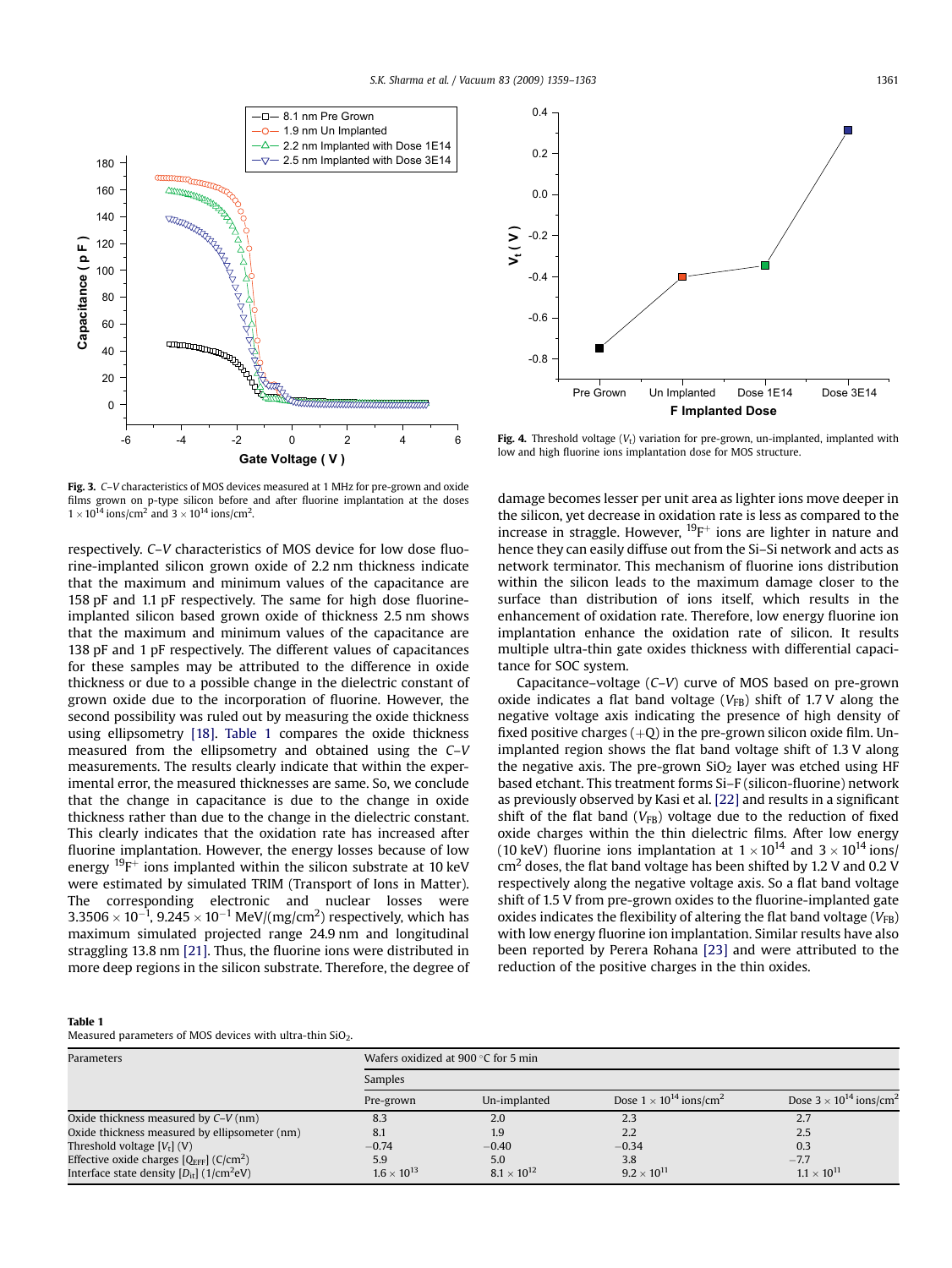As indicated in the [Fig. 4,](#page-2-0) there is a significant change in the threshold voltage  $(V_t)$  of pre-grown, un-implanted and fluorineimplanted samples. There could be fixed positive charges within the pre-grown oxide and the incorporation of fluorine is expected to compensate the fixed positive charges and hence results in the change of threshold voltage. Even in the case of un-implanted samples, there could be significant fluorine incorporation due to HF treatment [\[24\]](#page-4-0). The threshold voltage  $(V_t)$  is calculated by the following relation:

$$
V_t \ = \ \bigg[\pm \frac{A}{10^{12} \text{C}_{ox}} \sqrt{4 \text{e}_\text{s} q |\text{N}_{\text{BULK}}||\phi_\text{B}|} + 2 |\phi_\text{B}|\bigg] + V_{\text{FB}}
$$

Here  $V_t$ ,  $C_{ox}$ ,  $\phi_B$ ,  $V_{FB}$ ,  $\varepsilon_s$ , q,  $N_{BULK}$  and A are threshold voltage, oxide capacitance, bulk potential, flat band voltage, permittivity of silicon, electronic charge, bulk doping concentration and electrode area respectively [\[25\].](#page-4-0)

Further, Fig. 5 shows the effective oxide charge  $(Q<sub>EFF</sub>)$  variation with the fluorine incorporation [\[26\]](#page-4-0). The effective oxide charge is calculated by the relation:

$$
Q_{EFF} = \frac{C_{ox}(W_{MS} - V_{FB})}{A}
$$

Here  $Q_{\text{EFF}}$ ,  $C_{\text{ox}}$ ,  $W_{\text{MS}}$ ,  $V_{\text{FB}}$  and A are effective oxide charges, oxide capacitance, metal semiconductor work function difference, flat band voltage and electrode area respectively. There is a decrease in the effective oxide charge due to fluorine incorporation in the oxide. The shift in the flat band voltage in the positive direction with fluorine ion implantation and reduction in the oxide charges implies that fluorine implantation contributes negative charges. Maegawa et al. have reported the similar behavior of fluorine ion implantation in gate oxides [\[24\].](#page-4-0)

Fig. 6 shows the gate leakage current density of MOS capacitors, as a function of gate electric field  $(E)$ . As evident from the figure, there is significant reduction in the gate leakage current with the electric field for increased dose of fluorine ions. It is attributed to the reduction of the gate oxides defects [\[27\].](#page-4-0) Fig. 7 shows the distribution of interface state density  $(D_{it})$  in the Si band gap before and after fluorine incorporation within the oxide. The interface trap density vs. energy curve examines the trap densities near the mid gap  $(E_t)$ . The interface trap energy from mid gap,  $E_t$ , is measured as the difference of silicon surface potential ( $\psi$ <sub>s</sub>) and bulk potential ( $\Phi$ <sub>B</sub>) [\[28\]](#page-4-0). The interface trap



Fig. 5. Effective oxide charges  $(Q_{\text{EFF}})$  variation for pre-grown, un-implanted, implanted with low and high fluorine ions implantation dose for MOS structure.



Fig. 6. Gate leakage current density  $(J)$  vs. gate voltage for pre-grown, un-implanted, implanted with low and high fluorine ions implantation dose for MOS structure.

density  $(D_{it})$  is calculated from the interface state capacitance  $(C_{it})$ using the following relation:

$$
D_{it} = \frac{\left(1 \times 10^{-12}\right) C_{it}}{Aq}
$$

and  $C_{it}$  is given by

$$
\mathcal{C}_{it}\ =\ \left[\frac{1}{C_q}-\frac{1}{C_{ox}}\right]^{-1}-\left[\frac{1}{C_H}-\frac{1}{C_{ox}}\right]^{-1}
$$

where  $C_q$ ,  $C_H$ ,  $D_H$  and A are quasi-static capacitance, high frequency capacitance, interface state density and electrode area respectively.  $C_q$  and  $C_H$  are obtained from C–V data experimentally. The interface trap density of fluorine ion-implanted samples was less than that of un-implanted oxides samples as shown in [Table 1.](#page-2-0) This



Fig. 7. The interface state density  $(D_{it})$  vs. energy from mid gap  $(E_t)$  at Si/SiO<sub>2</sub> interface of pre-grown, un-implanted, implanted with low fluorine dose and higher dose for MOS structure.